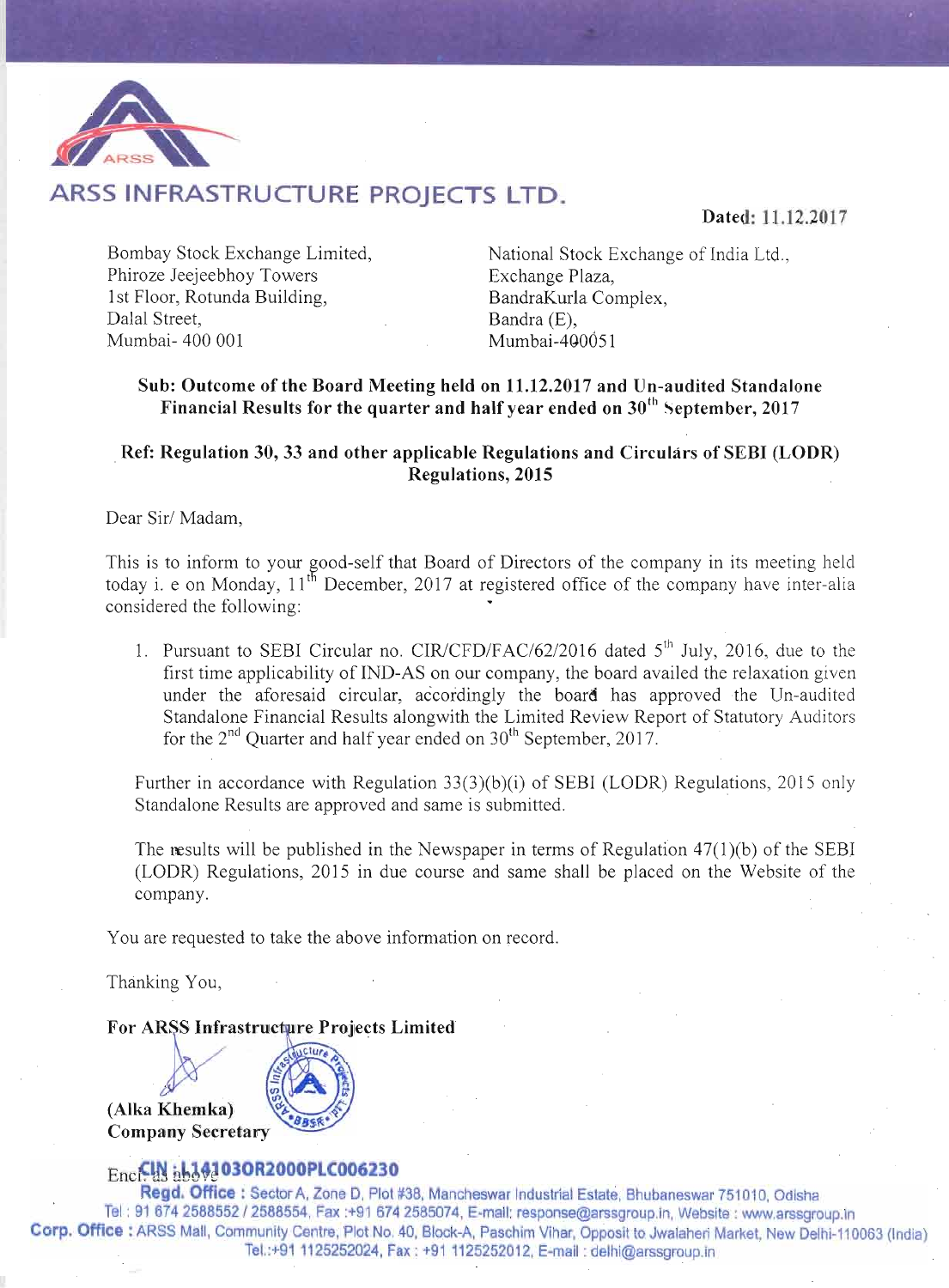#### STATEMENT OF UNAUDITED FINANCIAL RESULTS FOR THE QUARTER AND HALF YEAR ENDED 30TH SEPTEMBER, 2017

(₹ in Lakhs except for shares & EPS)

| Particulars                                                                            |                                                                                                        | Quarter ended       |             |             | Half year ended |              |
|----------------------------------------------------------------------------------------|--------------------------------------------------------------------------------------------------------|---------------------|-------------|-------------|-----------------|--------------|
|                                                                                        |                                                                                                        | 30.09.2017          | 30.06.2017  | 30.09.2016  | 30.09.2017      | 30.09.2016   |
|                                                                                        |                                                                                                        | (Unaudited)         | (Unaudited) | (Unaudited) | (Unaudited)     | (Unaudited)  |
| PART I-STATEMENT OF FINANCIAL RESULTS                                                  |                                                                                                        |                     |             |             |                 |              |
| 1 Income                                                                               |                                                                                                        |                     |             |             |                 |              |
| Income from operations<br>a)                                                           |                                                                                                        | 5,130.99            | 31,238.76   | 12,496.60   | 36,369.75       | 31,537.93    |
| Other income<br>b)                                                                     |                                                                                                        | 59.94               | 111.87      | 87.62       | 171.81          | 201.87       |
| Total Income $(a + b)$                                                                 |                                                                                                        | 5,190.93            | 31,350.63   | 12,584.23   | 36,541.56       | 31,739.80    |
| 2 Expenses                                                                             |                                                                                                        |                     |             |             |                 |              |
| Cost of materials consumed<br>a)                                                       |                                                                                                        | 1,703.28            | 6,238.58    | 2,308.51    | 7,941.86        | 5,691.67     |
| Purchases of Stock-in-trade<br>b)                                                      |                                                                                                        |                     |             |             |                 |              |
| Changes in Inventories of finished goods,<br>C)<br>work-in-progress and Stock-in-trade |                                                                                                        | (529.60)            | 2,777.62    | 5,670.38    | 2,248.02        | 14,153.66    |
| Employee benefits expense<br>d)                                                        |                                                                                                        | 634.84              | 701.42      | 582.27      | 1,336.26        | 1,248.89     |
| Finance costs<br>e)                                                                    |                                                                                                        | $\frac{1}{2}732.58$ | 1,840.52    | 1,233.83    | 2,573.10        | 6,108.02     |
| Depreciation and amortisation expense<br>$\uparrow$                                    |                                                                                                        | 395.73              | 791.29      | 933.28      | 1,187.02        | 1,858.86     |
| Other Expenses<br>g)                                                                   |                                                                                                        | 4,879.06            | 20,765.76   | 7,590.17    | 25,644.82       | 14,100.67    |
| <b>Total Expenses</b>                                                                  |                                                                                                        | 7,815.89            | 33,115.19   | 18,318.44   | 40,931.08       | 43, 161.77   |
| Profit / (Loss) before exceptional and extraordinary items<br>3<br>and tax $(1-2)$     |                                                                                                        | (2,624.95)          | (1,764.56)  | (5,734.21)  | (4,389.51)      | (11, 421.97) |
| Exceptional items                                                                      |                                                                                                        |                     |             |             |                 |              |
| 4 Profit / (Loss) before extraordinary items and tax                                   |                                                                                                        | (2,624.95)          | (1,764.56)  | (5,734.21)  | (4,389.51)      | (11, 421.97) |
| Extraordinary items<br>5                                                               |                                                                                                        |                     |             |             |                 |              |
| Profit / (Loss) before tax (4-5)<br>6                                                  |                                                                                                        | (2,624.95)          | (1,764.56)  | (5,734.21)  | (4,389.51)      | (11, 421.97) |
| 7 Tax expense :                                                                        |                                                                                                        |                     |             |             |                 |              |
| Current tax $\mathbf{r}$<br>a)                                                         |                                                                                                        |                     |             |             |                 |              |
| Deferred tax<br>b)                                                                     |                                                                                                        | 181.23              | (253.12)    | (94.57)     | (71.89)         | (186.87)     |
| Total tax expenses                                                                     |                                                                                                        | 181.23              | (253.12)    | (94.57)     | (71.89)         | (186.87)     |
| 8 Profit / (Loss) for the period (6-7)                                                 |                                                                                                        | (2,806.18)          | (1, 511.44) | (5,639.64)  | (4, 317.62)     | (11, 235.10) |
| Other Comprehensive income<br>9                                                        |                                                                                                        |                     |             |             |                 |              |
| (a) Items not to be reclassified subsequently to profit or loss                        |                                                                                                        | 195.75              | 195.75      | 195.75      | 391.50          | 391.50       |
| - Gain on fair value of defined benefit plans as per actuarial valuation               |                                                                                                        |                     |             |             |                 |              |
| - income tax effect on above                                                           |                                                                                                        | (65.24)             | (65.24)     | (65.24)     | (130.49)        | (130.49)     |
| - Gain / (loss) on fair value of equity instruments                                    |                                                                                                        |                     |             |             |                 |              |
| - Income tax effect on above                                                           |                                                                                                        |                     |             |             |                 |              |
| (b) Items to be reclassified subsequently to profit or loss                            |                                                                                                        |                     |             |             |                 |              |
| Other Comprehensive income for the year, net of tax                                    |                                                                                                        | 130.51              | 130.51      | 130.51      | 261.01          | 261.01       |
| 10 Total comprehensive income for the year, net of tax (8+9)                           |                                                                                                        | (2,675.68)          | (1,380.93)  | (5,509.14)  | (4,056.61)      | (10, 974.09) |
| Paid up Equity Share Capital (Rs.10/- per share)<br>11                                 |                                                                                                        | 2,273.80            | 1,484.32    | 1,484.32    | 2,273.80        | 1,484.32     |
| 12 Earnings per equity share:                                                          |                                                                                                        |                     |             |             |                 |              |
| (1) Basic                                                                              |                                                                                                        | (12.34)             | (10.18)     | (37.99)     | (18.99)         | (75.69)      |
| (2) Diluted                                                                            |                                                                                                        | (12.34)             | (6.65)      | (24.80)     | (18.99)         | (49.41)      |
|                                                                                        | Regd. Office, Plot No-38, Sector-A, Zone-D, Mancheswar Industrial Estate, Bhubaneswar, Odisha - 751010 |                     |             |             |                 |              |

Corp. Office: ARSS Mall, Plot no-40, Community Centre, Block-A, Paschim Vihar, Opp-Jwalaheri Market, New Delhi - 110063 E-mail : response@arssgroup.in, Website: www.arssgroup.in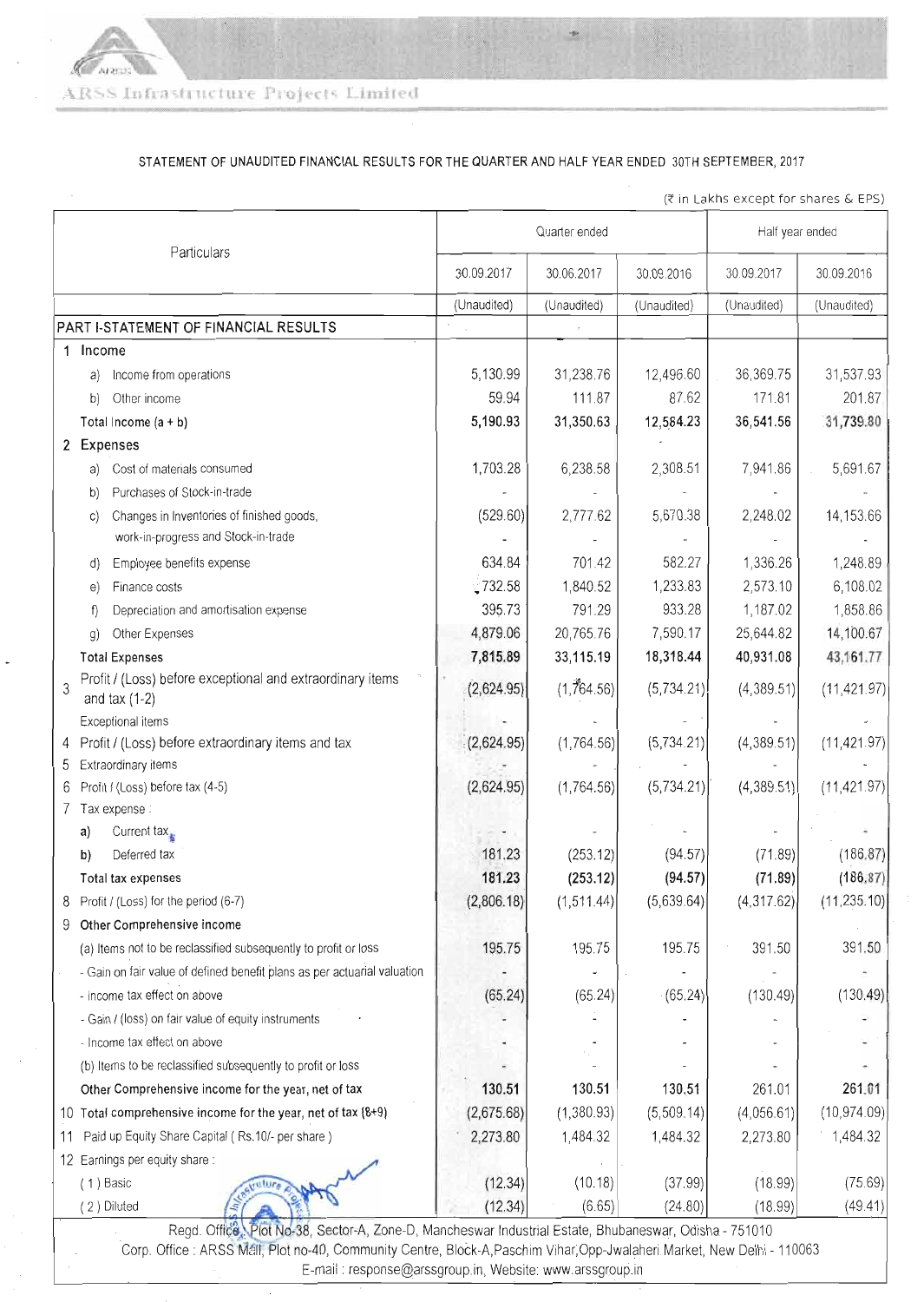|             | Statement of Assets & liabilities (Un-Audited)                                                                                        | (Rs. in Lakhs)                        |
|-------------|---------------------------------------------------------------------------------------------------------------------------------------|---------------------------------------|
| PARTICULARS | As at 30th<br>September<br>2017                                                                                                       |                                       |
|             | <b>ASSETS</b>                                                                                                                         |                                       |
|             | (1) Non-Current Assets<br>Property, Plant and equipment etc.<br>(a)                                                                   | 9,957.77                              |
|             | <b>Financial Assets</b><br>Non-Current Investments<br>(a)<br>Long terrm Loans & Advances<br>(b)                                       | 4,268.51<br>105,452.96                |
|             | <b>Total Non-Current Assets</b>                                                                                                       | 119,679.24                            |
| (2)         | <b>Current Assets</b><br>Inventories<br>(a)                                                                                           | 3,610.64                              |
|             | <b>Financial Assets</b><br><b>Trade Receivables</b><br>(a)<br>Cash and cash equivalents<br>(b)<br>Shorts term loans & advances<br>(c) | 12,342.79<br>$-7,491.71$<br>38,977.02 |
|             | <b>Total Current Assets</b>                                                                                                           | 62,422.15                             |
|             | <b>Total Assets</b>                                                                                                                   | 182,101.39                            |
|             | <b>EQUITY AND LIABILITIES</b>                                                                                                         |                                       |
|             | ă<br>$(1)$ Equity<br>Equity Share Capital<br>(a)<br>Other Equity<br>(b)                                                               | 2,273.80<br>3,057.59                  |
|             | <b>Total Equity</b>                                                                                                                   | 5,331.39                              |
|             | Liabilities<br>(2) Non-Current Liabilities<br><b>Financial Liabilities</b><br>Long-term borrowings<br>Deferred Tax liabilities (Net)  | 66,502.46<br>2,164.09                 |
|             | <b>Total Non-Current Liabilities</b>                                                                                                  | 68,666.55                             |
| (3)         | <b>Current Liabilities</b><br><b>Financial Liabilities</b>                                                                            |                                       |
|             | Short term borrowings<br>(a)<br>Trade Payables<br>(b)<br>Other Current Liabilities<br>(c)<br>Short Term Provisions<br>(d)             | 99,173.47<br>6,817.77<br>2,112.21     |
|             | <b>Total Current Liabilities</b>                                                                                                      | 108,103.45                            |
|             | TOTAL EQUITY AND LIABILITIES                                                                                                          | 182,101.39                            |
|             |                                                                                                                                       |                                       |

k,



Regd. Office : Plot No-38, Sector-A, Zone-D, Mancheswar Industrial Estate, Bhubaneswar, Odisha - 751010 Corp. Office: ARSS Mall, Plot no-40, Community Centre, Block-A, Paschim Vihar, Opp-Jwalaheri Market, New Delhi - 110063 E-mail : response@arssgroup.in, Website: www.arssgroup.in -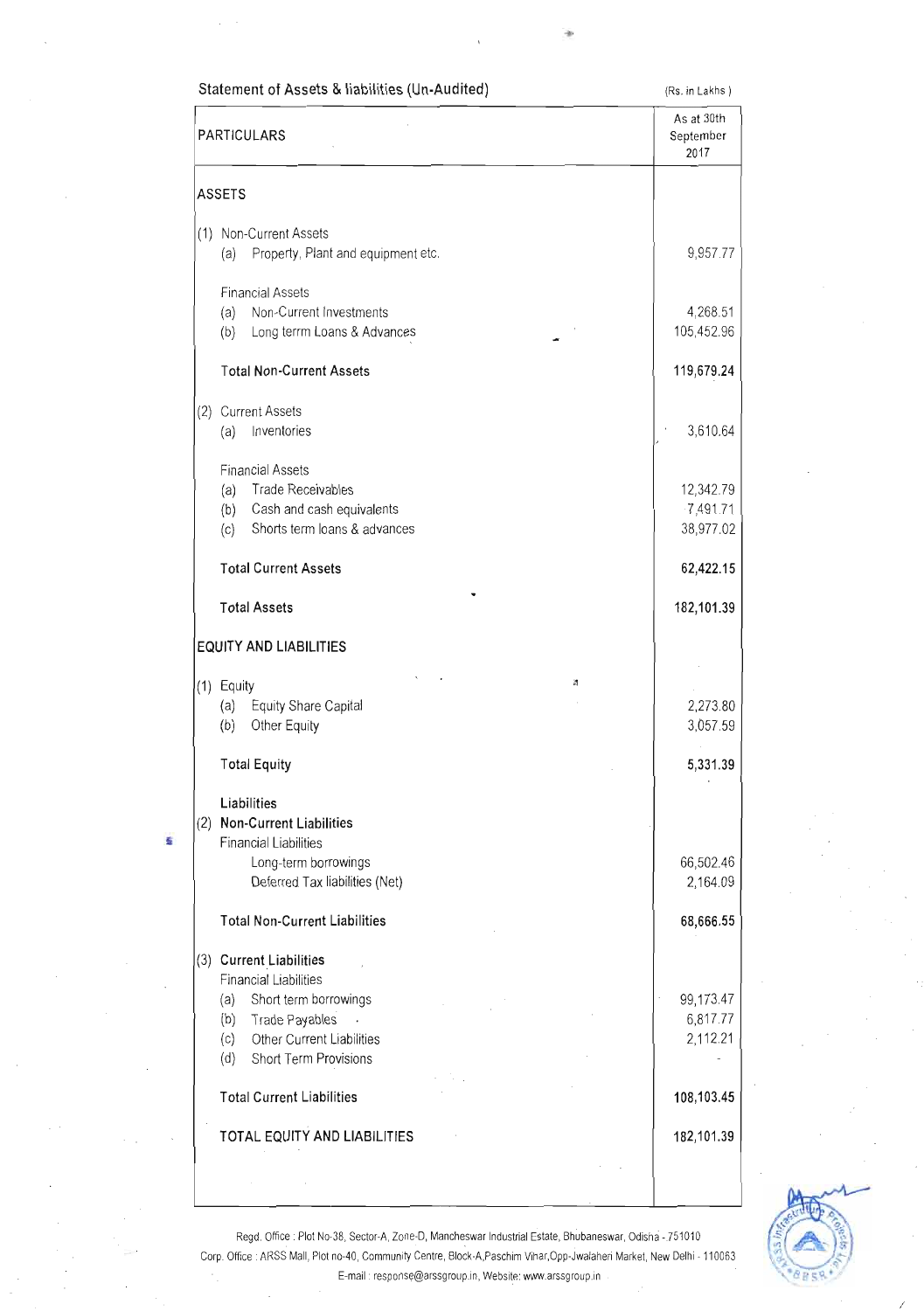#### Notes forming part of the reviewed unaudited financial results for the quarter ending 30th September, 2017

- 1. The above results have been reviewed by the Audit Committee and taken on record by the Board of Directors at their meeting held on 11<sup>th</sup> December, 2017. The same were also subjected to limited review by the Statutory Auditors in terms of Regulation 33 of SEBI (Listing Obligations and Disclosure Requirements) Regulations, 2015.
- 2. The statement has been prepared in accordance with the companies (Indian Accounting Standards) Rules, 2015 (Ind AS) prescribed under section 133 of the Companies Act, 2013 and other recognised accounting practices and policies to the extent applicable, Beginning April 1, 2017, the Company has for the first time adopted Ind AS with a transition date of April 1, 2016. Accordingly, the comparative figures for the quarter ended June 30, 2016 have been restated by the management as per Ind AS and has not been subject to limited review. However, the management has exercised necessary due diligence to ensure that the financial results provide a true and fair view of the Company affairs.
- 3. The format for unaudited quarterly results as prescribed in SEBI's Circular CIR/CFD/CMD/15/2015 dated November 30, 2015 has been modified to comply with the requirements of SEBI's circular dated July 5, 2016. Ind AS and schedule III1 (Division II) to the Companies Act, 2013, which are applicable to companies that are required to comply with Ind AS.
- 4. The financial results do not include figures for the preceding quarter and previous year ended March 31, 2017 as the same are not mandatory as per SEBI's circular dated 5th July 2016.
- 5. The loan from Export Import Bank has been taken over by Edelweiss Asset Reconstruction Company Limited and during the quarter, there is no transaction in such account. However, pending account statement from Edelweiss Asset Reconstruction Company Limited, the interest has not been charged.
- 6. The reconciliation of net profit after tax reported in accordance with previous Indian GAAP to total comprehensive income in accordance with Ind-AS as given below:

| Particulars<br>Ł                                                                            |                                                  |           | Quarter Ended<br>30th June 2016<br>(Unaudited)<br>Rupees in lacs | <b>Half Year Ended</b><br>30th Sept. 2016<br>(Unaudited)<br>Rupees in lacs |
|---------------------------------------------------------------------------------------------|--------------------------------------------------|-----------|------------------------------------------------------------------|----------------------------------------------------------------------------|
| Net profit after tax for the period under Indian GAAP                                       |                                                  |           | (55, 95.46)                                                      | (112, 35.10)                                                               |
| Add / Less: Adjustments                                                                     |                                                  |           |                                                                  |                                                                            |
| Financial liability measured at amortised cost                                              |                                                  |           | ۰                                                                |                                                                            |
| Actuarial gain / (Loss) on defined benefit plan recognised in other<br>comprehensive income |                                                  |           |                                                                  |                                                                            |
|                                                                                             | Net profit after tax for the period under Ind-AS | (A)       | (55, 95.46)                                                      | (112, 35.10)                                                               |
|                                                                                             | Other comprehensive income net of tax            | (B)       | 1,30.51                                                          | 2,61.02                                                                    |
|                                                                                             | Total comprehensive income as per Ind-AS         | $(A)+(B)$ | (54, 64.95)                                                      | (109, 74.08)                                                               |

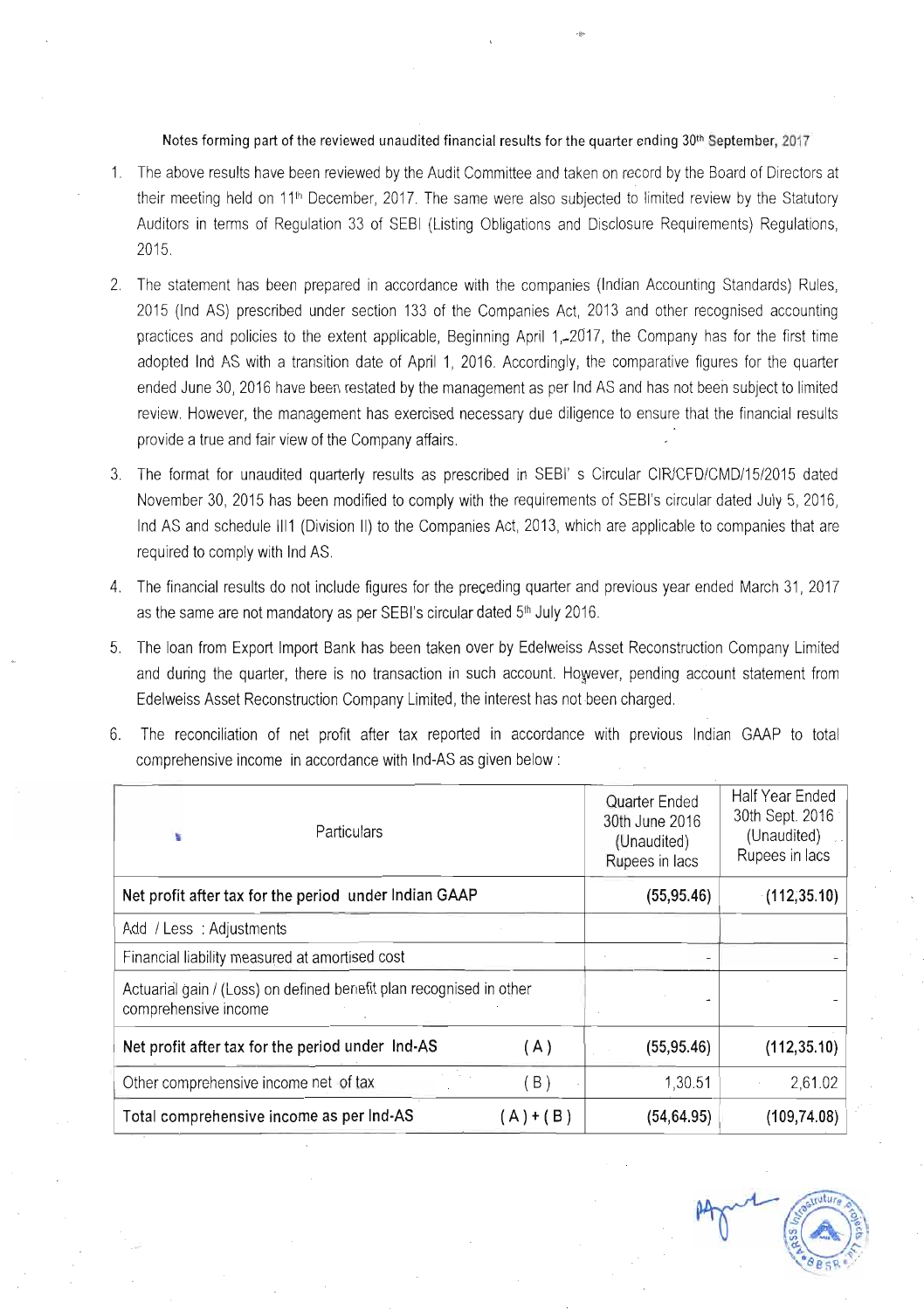- 7. Contract wise surplus / deficit has not been prepared as the number and complexity of the contracts are very high.
- 8. No interest has been charged on Service tax payable of Rs. 81.48 Lacs.
- 9. The figures for the previous period have been regrouped / reclassified wherever necessary to make them comparable with that of current period.

For ARSS Infrastructure Projects Ltd.



Rajesh Agarwal DIN: 00217823 (Managing Director)

Date: 11<sup>th</sup> Day of December, 2017

Place: Bhubaneswar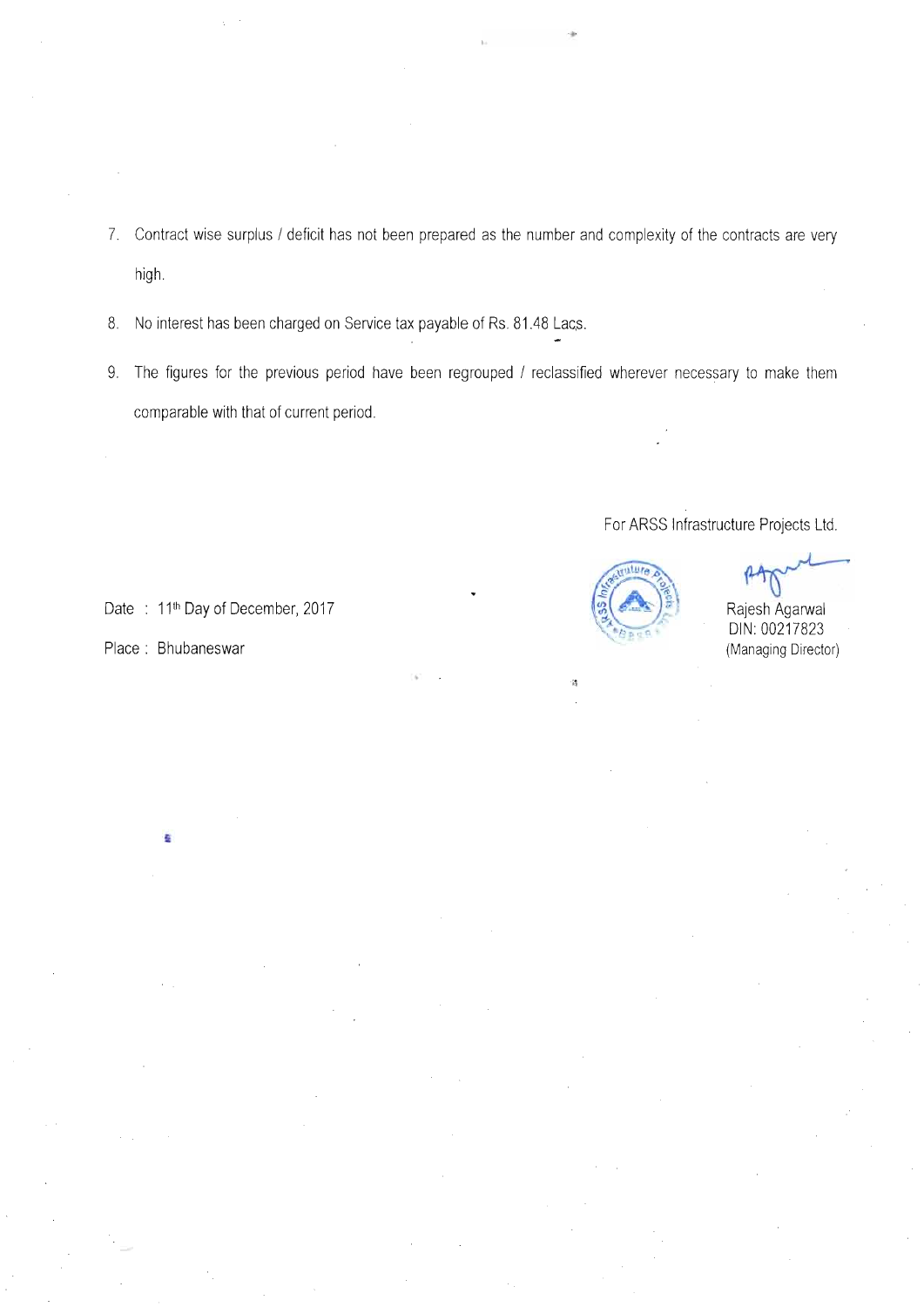

CHARTERED ACCOUNTANT AJAY B GARG

Limited Review Report

 $T<sub>0</sub>$ 

The Board of Directors ARSS Infrastructure projects Limited CIN: L14103OR2000PLC006230 Plot-no-38, Sector-A, Zone-D Mancheswar Industrial Estate Bhubaneswar-751 010, Odisha

We have reviewed the accompanying statement of unaudited financial resu<mark>lts of M/s. ARSS Infrastructure</mark> Projects Limited ("the Company") for the period ended 30<sup>th</sup> September, 2017 ("the Statement"), This responsibility of the Company's Management and has been approved by the Board of Directors, Our responsibility is to issue a report on these financial statements based on our review. statement has been prepared by Company pursuant to Regulation 33 of the SEBI (Listing Obligations and Disclosure Requirements) Regulations, 2015 (the "Listing Regulations' 2015"). This statement is the

express an audit opinion, We conducted our review in accordance with the Standard on Review Engagements (SRE) 2410, 'Review of<br>Interim Financial Information Pr. C. (1999) (1999) Interim Financial Information Performed by the Independent Auditor of the Entity' issued by the Institute of Chartered Accountants of India. This standard requires that we plan and perform the review to obtain moderate assurance as to whether the financial statements are free of material misstatement. A review is limited primarily to inquiries of company personnel and analytical procedures applied to financial data and thus provides less assurance than an audit. We have not performed an audit and accordingly, we do not

# Conclusion;

Based on our review conducted as above and subject to '*para a to d'* stated below, nothing has come to our attention that causes us to believe that the accompanying statement of unaudited financial results prepared in accordance with applicable Indian Accounting Standards (Ind AS) prescribed under Section 133 of the Companies Act 2013 read with relevant rules issued thereunder and other recognized accounting practices and policies has not disclosed the information required to be disclosed in terms of Regulation 33 of the \$EBI (Listing Obligations and Disclosure Requirements) Regulations, 2015, as modified by Circular No CIR/CFD/FAC/62 2016 dated July 5th 2016, including the manner in which it is to be disclosed, or that it contains any material misstatement.

- a) In the absence of audited books of accounts of Joint Ventures, disclepancies, if any, between the said accounts with that of the company is not ascertainable,
- b) In absence of relevant records, Contract-wise surplus/loss has neither been ascertained nor recognized,



517-518, SHREEKANT CHAMBERS, V.N.PURAV MARG, CHEMBUR, MUMBAL 40007 TEL : 67978001, FAX : 67978002. EMAIL : AJAY@AJAYGARG.